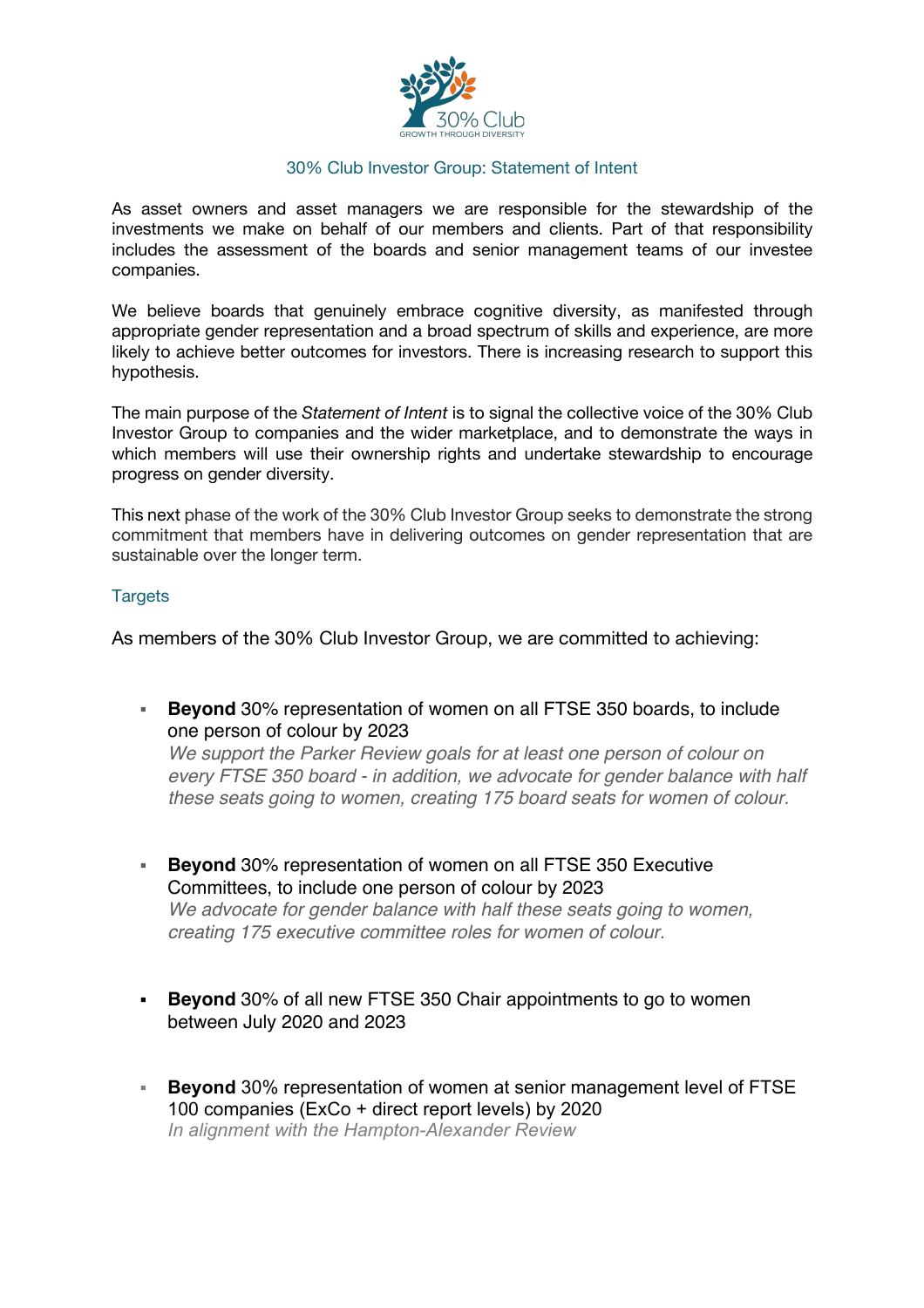

### 30% Club Investor Group: Statement of Intent

### Disclosure expectations for investee companies

As part of our overall stewardship responsibilities on behalf of our members and clients, we will actively engage with investee companies on corporate governance issues, including the process the board uses to identify suitable candidates for the board and at senior management level.

To provide investors with a comprehensive understanding of an investee company's diversity policies, we expect companies to be transparent regarding the procedures used to find new members for the board and at senior management level, and how that process ensures a diverse board and senior executive pipeline.

As well as disclosures required under the Corporate Governance Codes, we also expect to see evidence of a culture of commitment to diversity at the board level and across the organisation.

### Engagement with investee companies

We will actively engage with board Chairs and nomination committees on the issue of board diversity to convey the high level of importance that we, and our clients and members, place on this core stewardship issue.

We will raise questions where there is evidence that there has been a failure in the nomination process with respect to board diversity.

We may choose to vote against the re-election of the Chair of the board or nomination committee, particularly where there continues to be no evidence of board diversity, and engagement with the board has not led to any satisfactory outcome.

#### Exercise of ownership rights

As a general approach, this could involve voting actions in listed companies in two areas:

#### Directors (re)elections – Board Chair and/or Nominations Committee Chair

The nominations committee should ensure that the board has the appropriate range and balance of skills, experience, independence and knowledge. The Chair of this committee shares a responsibility with the board Chair for ensuring that directors are appointed on merit, against objective criteria and with due regard for the benefits of diversity. Investors could consider not supporting the nominations committee Chair and/or board Chair of those companies that still fall short of expectations.

# Report & Accounts

Companies should include disclosure on their diversity policy and implementation (or make reference to disclosure elsewhere) in the Report & Accounts. Investors could consider not supporting the Report & Accounts resolutions if the diversity statement is not considered